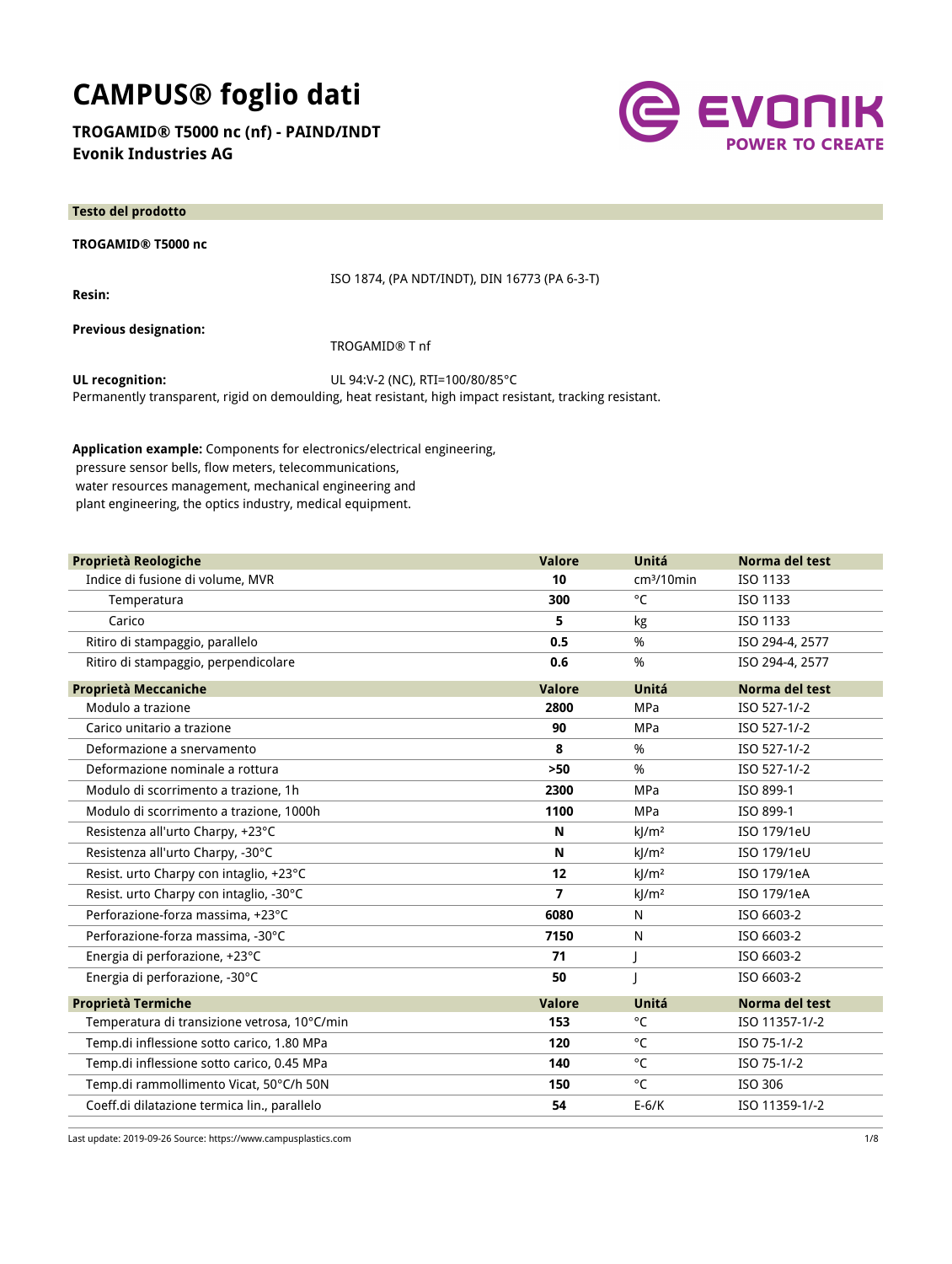| Coeff.di dilatazione termica lin., perpend. | 53            | $E-6/K$                  | ISO 11359-1/-2      |
|---------------------------------------------|---------------|--------------------------|---------------------|
| Reaz. al fuoco spess.nom. 1.5mm             | $V-2$         | class                    | IEC 60695-11-10     |
| Spessore provato                            | 1.6           | mm                       | IEC 60695-11-10     |
| Yellow Card disponibile                     | Yes           | $\overline{\phantom{a}}$ |                     |
| Reazione al fuoco a spessore h              | $V-2$         | class                    | IEC 60695-11-10     |
| Spessore provato                            | 0.8           | mm                       | IEC 60695-11-10     |
| Yellow Card disponibile                     | Yes           | $\blacksquare$           |                     |
| <b>Proprietà Elettriche</b>                 | <b>Valore</b> | Unitá                    | Norma del test      |
| Costante dielettrica relativa, 100Hz        | 4.6           | $\blacksquare$           | IEC 62631-2-1       |
| Costante dielettrica relativa, 1MHz         | 3.4           |                          | IEC 62631-2-1       |
| Fattore di dissipazione, 100Hz              | 250           | $E-4$                    | IEC 62631-2-1       |
| Fattore di dissipazione, 1MHz               | 280           | $E-4$                    | IEC 62631-2-1       |
| Resistività volumica                        | $>$ 1E13      | $Ohm*m$                  | IEC 62631-3-1       |
| Resistività superficiale                    | $>$ 1E15      | Ohm                      | IEC 62631-3-2       |
| Rigidità dielettrica                        | 25            | kV/mm                    | IEC 60243-1         |
| Res. Alle correnti striscianti superficiali | 600           |                          | IEC 60112           |
|                                             |               |                          |                     |
| Altre Proprietà                             | <b>Valore</b> | Unitá                    | Norma del test      |
| Assorbimento d'acqua                        | 7.5           | %                        | Sim. alla ISO 62    |
| Massa volumica                              | 1120          | kg/m <sup>3</sup>        | ISO 1183            |
| Proprietà Specifiche Materiale              | <b>Valore</b> | Unitá                    | Norma del test      |
| Numero di viscosità                         | 132           | cm <sup>3</sup> /g       | ISO 307, 1157, 1628 |
| Proprietà reologiche per la simulazione     | <b>Valore</b> | Unitá                    | Norma del test      |
| Densità del fuso                            | 950           | kg/m <sup>3</sup>        |                     |
| Conduttività termica del fuso               | 0.21          | W/(m K)                  |                     |
| Capacità termica specifica del fuso         | 2200          | J/(kg K)                 | $\blacksquare$      |
| Temperatura di estrazione                   | 150           | $^{\circ}$ C             |                     |
| <b>Preparazione Provette</b>                | <b>Valore</b> | Unitá                    | Norma del test      |
| Stamp. ad Iniezione, temp. di fusione       | 300           | °C                       | ISO 294             |
| Temperatura dello stampo                    | 80            | °C                       | ISO 294             |
| Velocità media d'iniezione                  | 200           | mm/s                     | ISO 294             |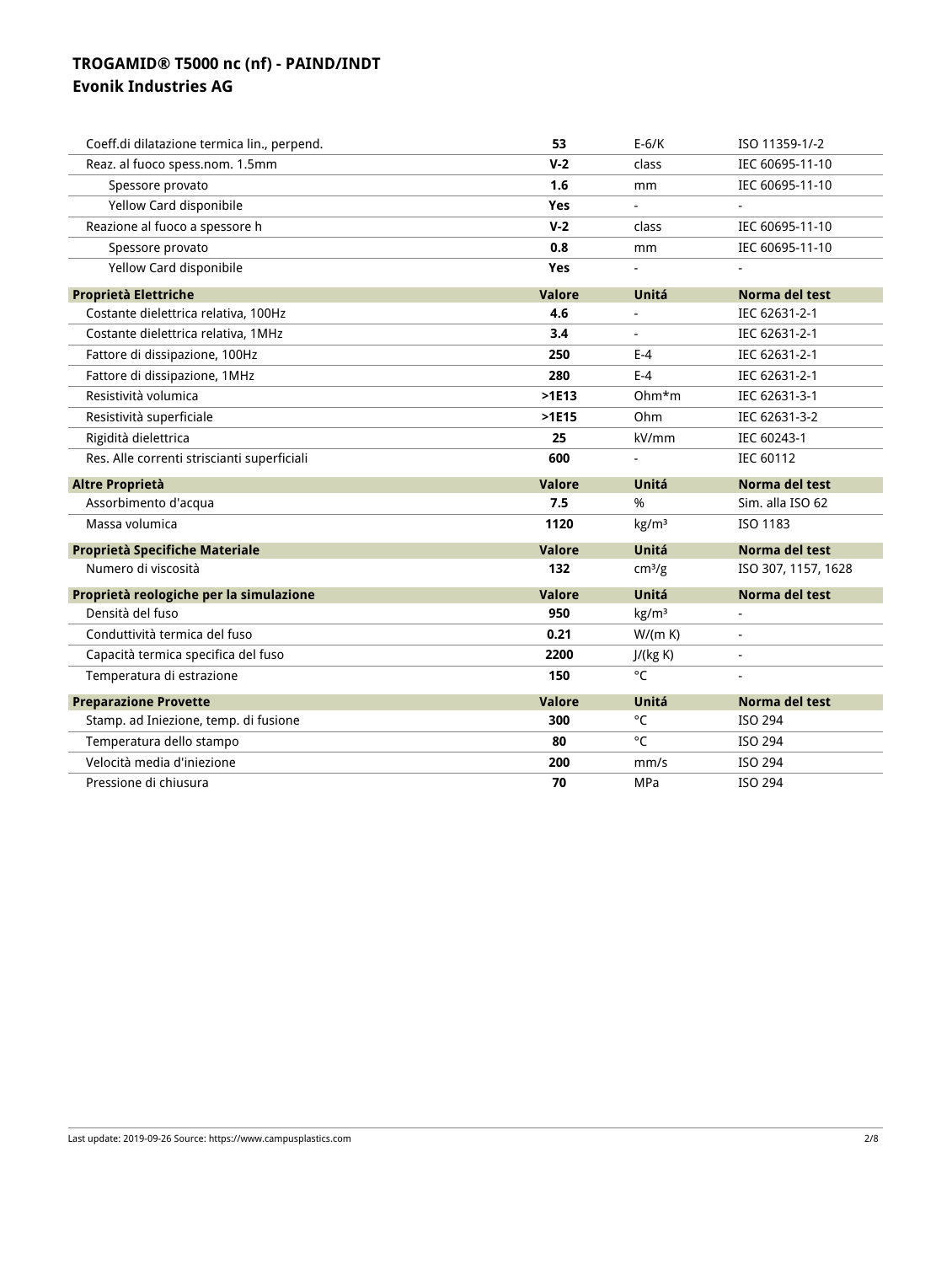#### **Funzioni**



### **Modulo dinamico a taglio-temperatura Sforzi-deformazione**





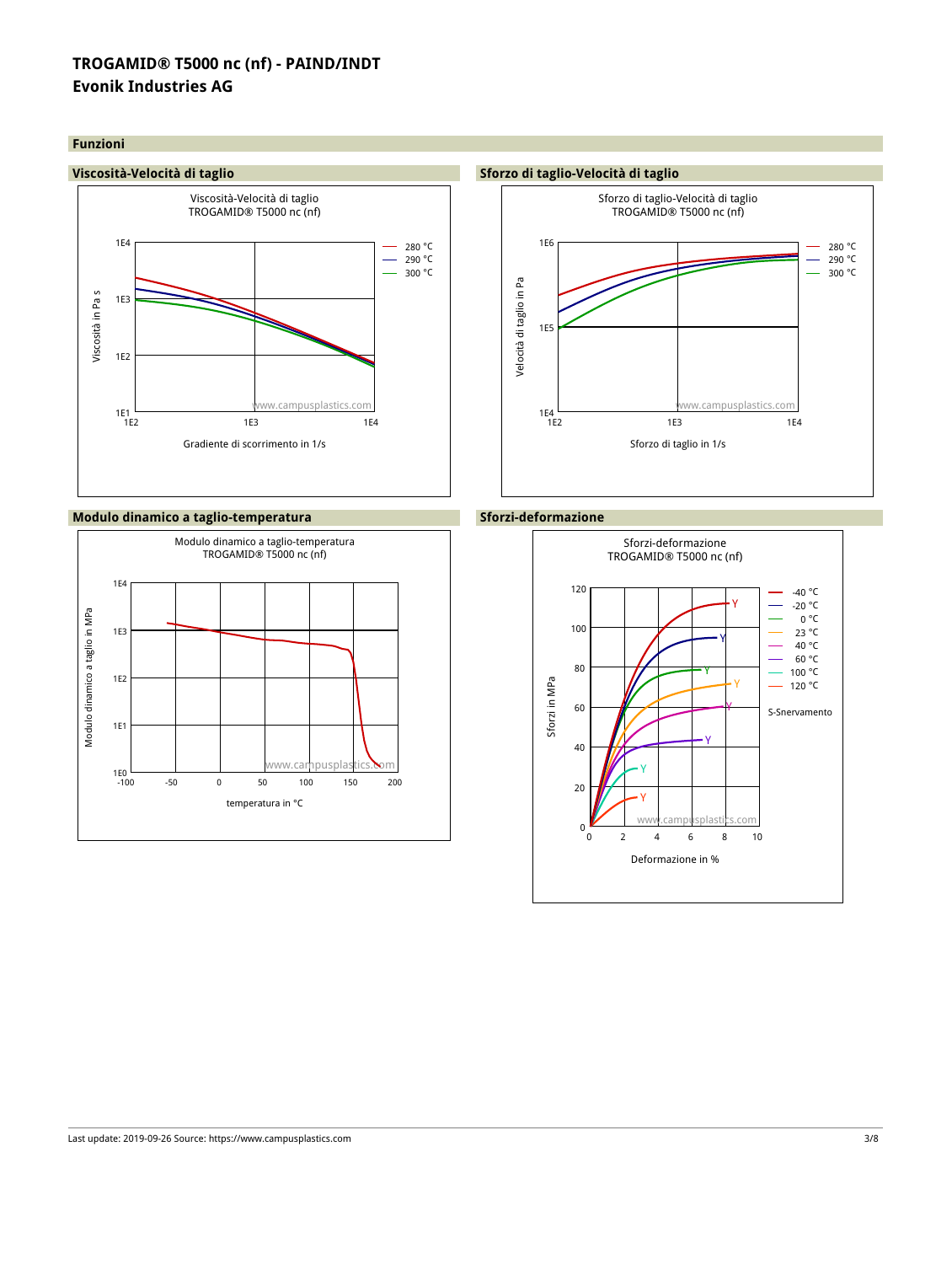

#### **Modulo di scorrimento-tempo 23°C Volume specifico-temperatura (pvT)**



#### **Modulo secante-deformazione Sforzi-deformazioni (isocrona) 23°C**



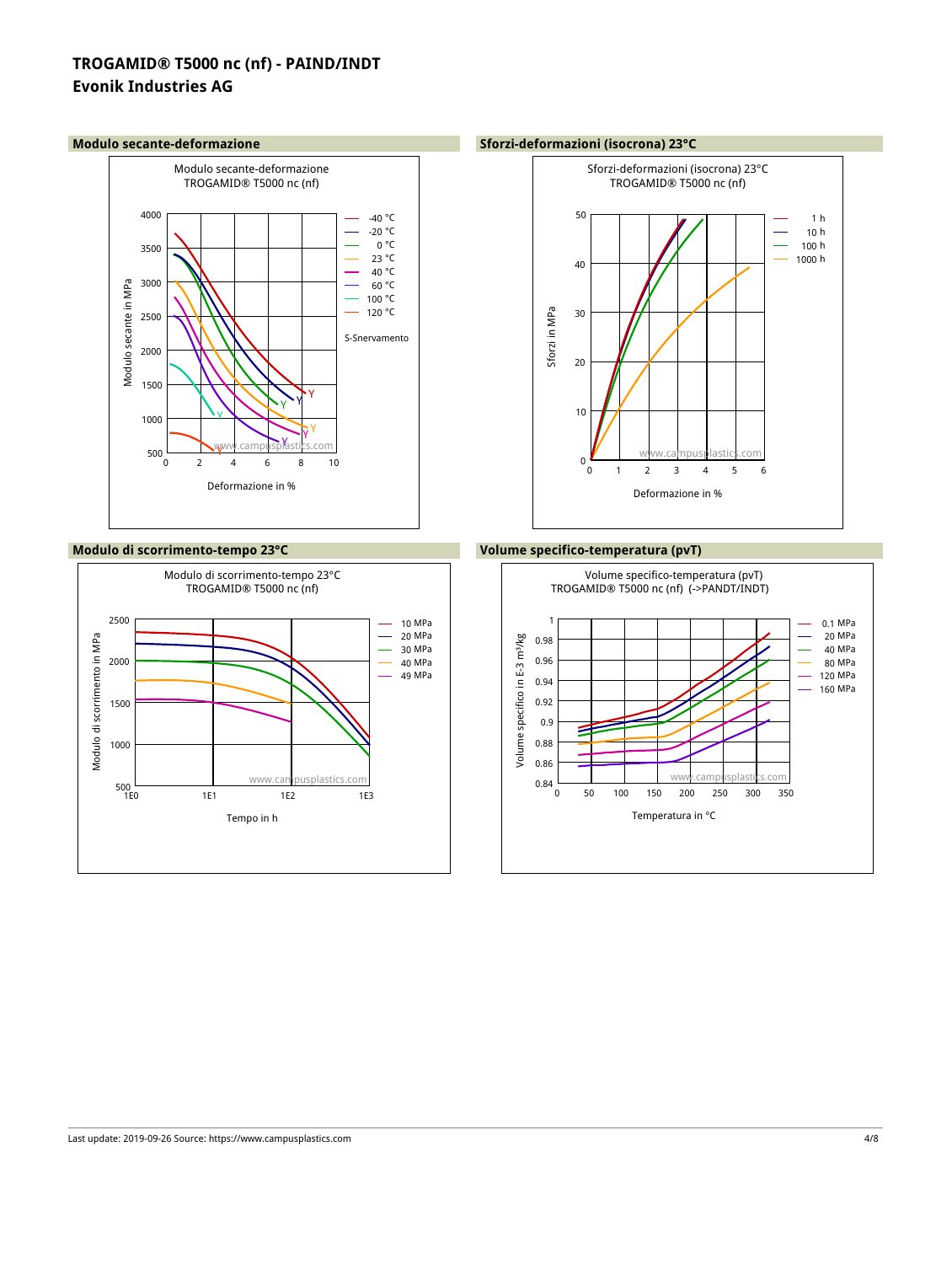#### **Entalpia specifica/temperatura massa (DSC) Modulo a taglio-temperatura**





#### **Caratteristiche**

#### **Processabilità e Forma di Forni**

Stampaggio ad Iniezione, Estrusione Film, Estrusione Profilati, Estrusione di Lastre/Fogli, Altre Estrusioni, Soffiaggio

# **Forma fisica disponibile**

Pellet

#### **Additivi**

Agente di distacco

#### **Altre informazioni**

#### **Stampaggio ad Iniezione**

### **PREPROCESSING INFORMATION**

Maximum Water Content: 0.1 %

When the indicated water content is exceeded, the resin must be dried. The drying time is dependent on the drying temperature. In practice a drying time of 6-12 hours at a temperature of 100 - 120°C

(depending on the water content of the resin) has been found to be satisfactory.

With the exception of fresh air dryers, all conventional dryers can be used.

#### **PROCESSING INFORMATION**

Melt Temperature:  $260 - 300$  <sup>o</sup>C<br>Mold Temperature: 50 - 100 Mold Temperature: 50 - 100 **POSTPROCESSING INFORMATION** Tempering : Temperature: 120 °C Tempering Time: 4 h The level of internal strain in injection molded products can be reduced through tempering.

#### **Estrusione Film**

### **PREPROCESSING INFORMATION**

Maximum Water Content: 0.1 %

When the indicated water content is exceeded, the resin must be dried. The drying time is dependent on the drying temperature. In practice a drying time of 6-12 hours at a temperature of 100 - 120°C (depending on the water content of the resin) has been found to be satisfactory.

Last update: 2019-09-26 Source: https://www.campusplastics.com 5/8

### **Caratteristiche speciali Trasparente**

#### **Disponibilità geografica**

Nord America, Europa, Asia Oceano Pacifico, South and Central America, Near East/Africa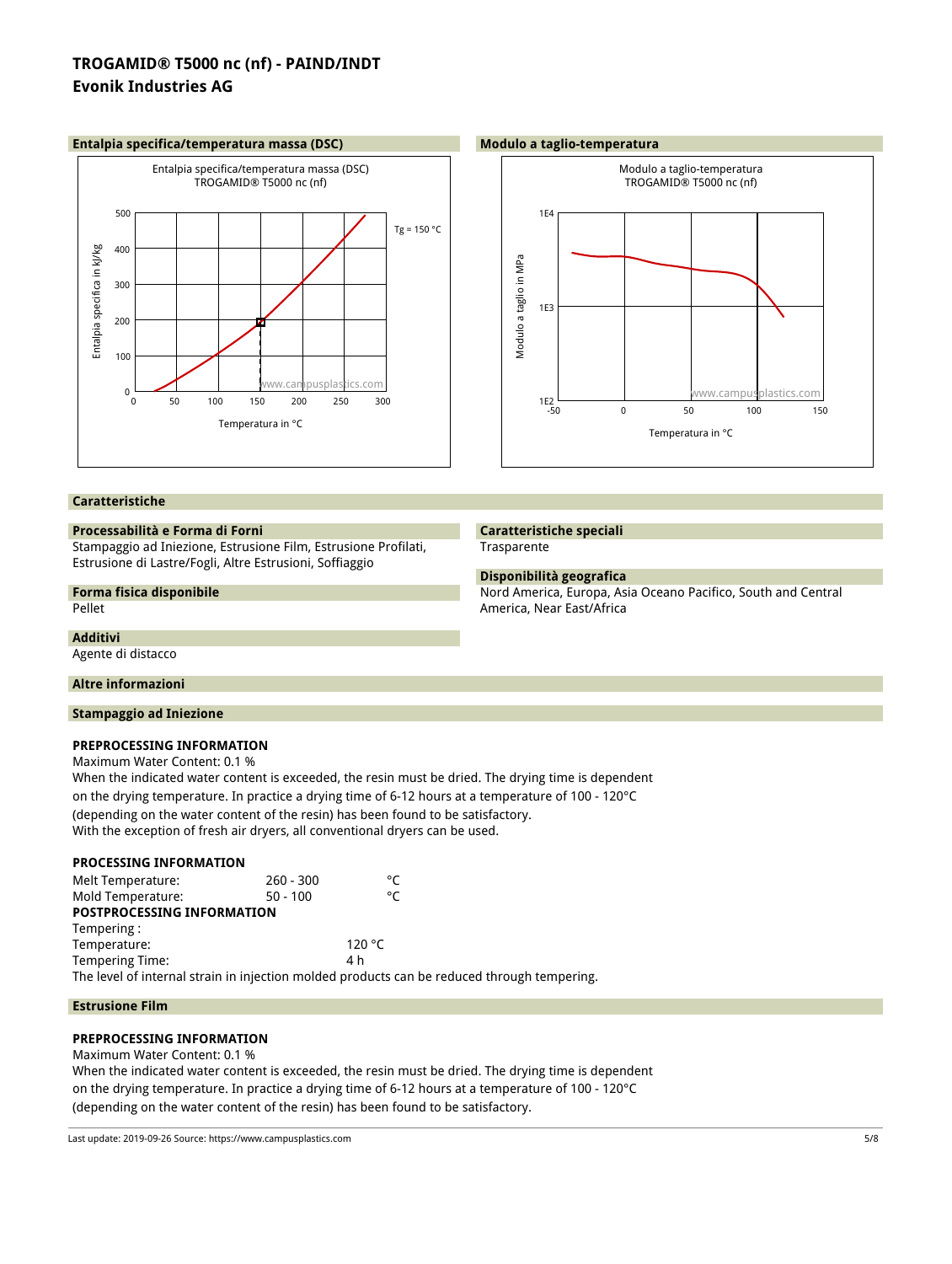With the exception of fresh air dryers, all conventional dryers can be used.

#### **PROCESSING INFORMATION**

Melt Temperature : 250 - 290 °C

#### **Altre Estrusioni**

#### **PREPROCESSING INFORMATION**

Maximum Water Content: 0.1 % When the indicated water content is exceeded, the resin must be dried. The drying time is dependent on the drying temperature. In practice a drying time of 6-12 hours at a temperature of 100 - 120°C (depending on the water content of the resin) has been found to be satisfactory. With the exception of fresh air dryers, all conventional dryers can be used.

#### **PROCESSING INFORMATION**

Melt Temperature : 250 - 290 °C

#### **Estrusione di Profilati**

#### **PREPROCESSING INFORMATION**

Maximum Water Content: 0.1 %

When the indicated water content is exceeded, the resin must be dried. The drying time is dependent on the drying temperature. In practice a drying time of 6-12 hours at a temperature of 100 - 120°C (depending on the water content of the resin) has been found to be satisfactory. With the exception of fresh air dryers, all conventional dryers can be used.

#### **PROCESSING INFORMATION**

Melt Temperature : 250 - 290 °C

#### **Estrusione Lastre/Fogli**

#### **PREPROCESSING INFORMATION**

Maximum Water Content: 0.1 % When the indicated water content is exceeded, the resin must be dried. The drying time is dependent on the drying temperature. In practice a drying time of 6-12 hours at a temperature of 100 - 120°C (depending on the water content of the resin) has been found to be satisfactory. With the exception of fresh air dryers, all conventional dryers can be used.

#### **PROCESSING INFORMATION**

Melt Temperature : 250 - 290 °C

#### **Soffiaggio**

#### **PREPROCESSING INFORMATION**

Maximum Water Content: 0.1 % When the indicated water content is exceeded, the resin must be dried. The drying time is dependent on the drying temperature. In practice a drying time of 6-12 hours at a temperature of 100 - 120°C (depending on the water content of the resin) has been found to be satisfactory.

Last update: 2019-09-26 Source: https://www.campusplastics.com 6/8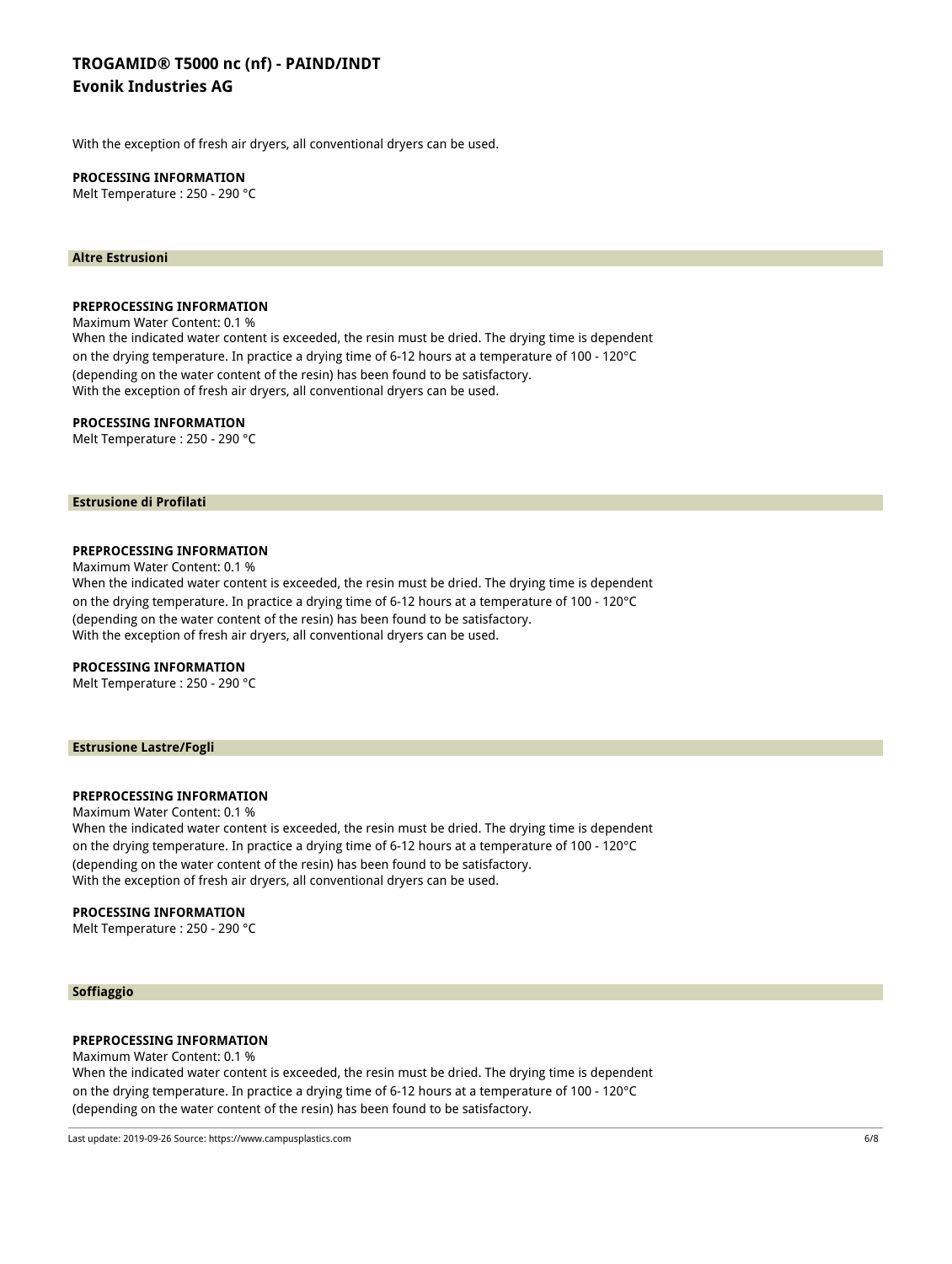With the exception of fresh air dryers, all conventional dryers can be used.

|                    | PROCESSING INFORMATION                                         |           |                                                                                                          |  |
|--------------------|----------------------------------------------------------------|-----------|----------------------------------------------------------------------------------------------------------|--|
|                    | Melt Temperature :                                             | 230 - 240 | $^{\circ}C$                                                                                              |  |
|                    | Mold Temperature :                                             | $60 - 90$ | °C                                                                                                       |  |
|                    |                                                                |           |                                                                                                          |  |
|                    | Resistenza chimica                                             |           |                                                                                                          |  |
|                    |                                                                |           |                                                                                                          |  |
| <b>Acidi</b>       |                                                                |           |                                                                                                          |  |
| $\bullet$          | Acido acetico (5% da massa) (23°C)                             |           |                                                                                                          |  |
| $\bullet$          | Acido cloridrico (36% da massa) (23°C)                         |           |                                                                                                          |  |
| $\bullet$          | Acido nitrico (40% da massa) (23°C)                            |           |                                                                                                          |  |
| $\bullet$          | Acido solforico (38% da massa) (23°C)                          |           |                                                                                                          |  |
| ۵                  | Acido solforico (5% da massa) (23°C)                           |           |                                                                                                          |  |
|                    |                                                                |           |                                                                                                          |  |
| <b>Basi</b>        |                                                                |           |                                                                                                          |  |
| ۵                  | Soluzione dell' idrossido del sodio (35% da massa) (23°C)      |           |                                                                                                          |  |
| ۳                  | Soluzione dell' idrossido del sodio (1% da massa) (23°C)       |           |                                                                                                          |  |
| <b>Alcool</b>      |                                                                |           |                                                                                                          |  |
| 0                  | Alcool di isopropile (23°C)                                    |           |                                                                                                          |  |
|                    |                                                                |           |                                                                                                          |  |
| 0                  | Etanolo (23°C)                                                 |           |                                                                                                          |  |
| Idrocarburi        |                                                                |           |                                                                                                          |  |
| ⊕                  | n-Hexane (23°C)                                                |           |                                                                                                          |  |
| ۳                  | Toluene (23°C)                                                 |           |                                                                                                          |  |
| $\bigcirc$         | isoottano (23°C)                                               |           |                                                                                                          |  |
|                    |                                                                |           |                                                                                                          |  |
| Chetoni            |                                                                |           |                                                                                                          |  |
| 0                  | Acetone (23°C)                                                 |           |                                                                                                          |  |
|                    |                                                                |           |                                                                                                          |  |
| <b>Eteri</b>       |                                                                |           |                                                                                                          |  |
| ☺                  | Etere Etilico (23°C)                                           |           |                                                                                                          |  |
|                    | <b>Combustibili Standard</b>                                   |           |                                                                                                          |  |
| $\mathbf \epsilon$ | Combust. stand. senza alcool (pref. ISO 1817 liquido C) (23°C) |           |                                                                                                          |  |
|                    |                                                                |           |                                                                                                          |  |
| Altri              |                                                                |           |                                                                                                          |  |
| ⊕                  | Acetato etilico (23°C)                                         |           |                                                                                                          |  |
| ●                  | Glicol etilenico (50% da massa) in acqua (108°C)               |           |                                                                                                          |  |
|                    |                                                                |           |                                                                                                          |  |
|                    |                                                                |           |                                                                                                          |  |
|                    |                                                                |           | Tutti i dati tecnici riportati sono parametri tipici dei materiali, che servono da indicazione. Non sono |  |

Tutti i dati tecnici riportati sono parametri tipici dei materiali, che servono da indicazione. Non sono impegnativi e non rappresentano una specifica del materiale. In caso di domande in merito alle proprietà dei materialI e del loro comportamento, potete rivolgervi all'indirizzo qui sotto riportato:

per PA: Evonik Resource Efficiency GmbH High Performance Polymers 45674 Marl/Deutschland Tel: +49 2365 49-9878 evonik-hp@evonik.com E-Mail: campusplastics@evonik.com

per PMMA: Evonik Performance Materials GmbH